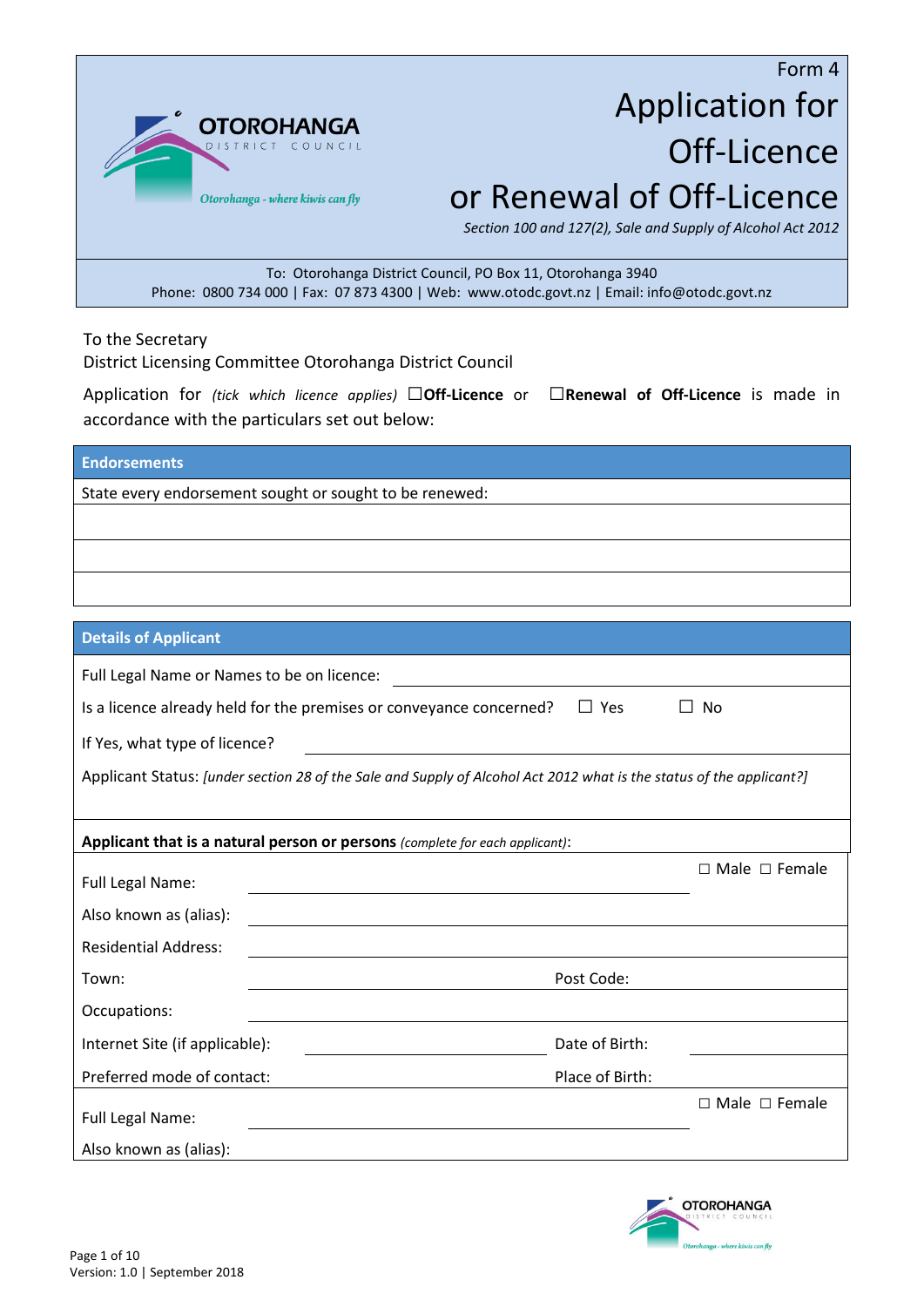| <b>Residential Address:</b>                                                                                                                   |                                                                                                                                                                                                                                |
|-----------------------------------------------------------------------------------------------------------------------------------------------|--------------------------------------------------------------------------------------------------------------------------------------------------------------------------------------------------------------------------------|
| Town:                                                                                                                                         | Post Code:                                                                                                                                                                                                                     |
| Occupation:                                                                                                                                   |                                                                                                                                                                                                                                |
| Internet Site (if applicable):                                                                                                                | Date of Birth:                                                                                                                                                                                                                 |
| Preferred mode of contact:                                                                                                                    | Place of Birth:                                                                                                                                                                                                                |
| Applicant that is a body corporate, authority under which incorporated:                                                                       |                                                                                                                                                                                                                                |
| Applicant that is not a natural person, details of contact person:                                                                            |                                                                                                                                                                                                                                |
| Full Legal Name:                                                                                                                              | <u> 1980 - Johann Barn, mars ann an t-Amhain Aonaich an t-Aonaich an t-Aonaich ann an t-Aonaich ann an t-Aonaich</u>                                                                                                           |
| <b>Contact Phone No:</b><br><u> 1980 - Andrea Station Barbara, amerikan personal (h. 1980).</u>                                               | Mobile Number: National Communication                                                                                                                                                                                          |
| <b>Email Address:</b><br><u> 1989 - Johann Stein, marwolaethau a bhann an t-Amhainn an t-Amhainn an t-Amhainn an t-Amhainn an t-Amhainn a</u> | Internet site:                                                                                                                                                                                                                 |
| Preferred contact:                                                                                                                            | [phone, email etc]                                                                                                                                                                                                             |
| <b>Postal Address:</b>                                                                                                                        | <u> 1980 - John Stein, marking and de Britain and de Britain and de Britain and de Britain and de Britain and de</u>                                                                                                           |
| Town:                                                                                                                                         | Post Code: The contract of the contract of the contract of the contract of the contract of the contract of the contract of the contract of the contract of the contract of the contract of the contract of the contract of the |
| <b>Business Details:</b>                                                                                                                      | [describe principal business, any other businesses]                                                                                                                                                                            |
|                                                                                                                                               |                                                                                                                                                                                                                                |
| <b>Criminal Convictions</b>                                                                                                                   |                                                                                                                                                                                                                                |
| Criminal Records (Clean Slate) Act 2004 applies).                                                                                             | State all criminal convictions (other than convictions if related to alcohol but not offences to which the                                                                                                                     |
|                                                                                                                                               |                                                                                                                                                                                                                                |
|                                                                                                                                               |                                                                                                                                                                                                                                |
|                                                                                                                                               |                                                                                                                                                                                                                                |
| For a company (whether incorporated under the Companies Act 1993 or equivalent foreign legislation):                                          |                                                                                                                                                                                                                                |
| Full legal names of directors:                                                                                                                |                                                                                                                                                                                                                                |
|                                                                                                                                               |                                                                                                                                                                                                                                |
|                                                                                                                                               |                                                                                                                                                                                                                                |
| For a private company incorporated under the Companies Act 1993:                                                                              |                                                                                                                                                                                                                                |
| Authorised capital:                                                                                                                           |                                                                                                                                                                                                                                |
| Paid up capital:                                                                                                                              |                                                                                                                                                                                                                                |
| Name:                                                                                                                                         |                                                                                                                                                                                                                                |
| Address:                                                                                                                                      |                                                                                                                                                                                                                                |
| Town:                                                                                                                                         | Post Code:                                                                                                                                                                                                                     |

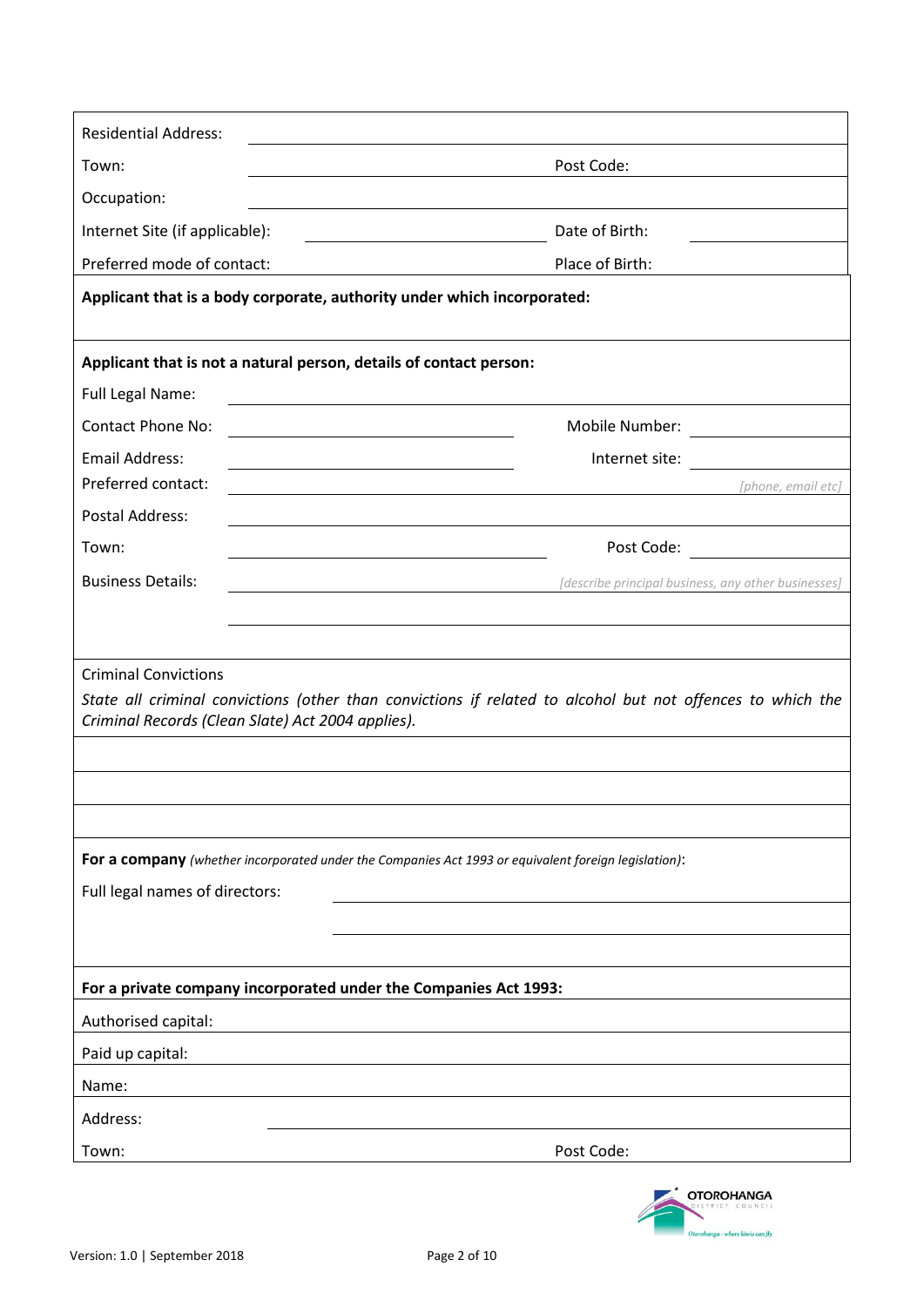| Date of Birth:                                     | Place of Birth:            |
|----------------------------------------------------|----------------------------|
| Designation:                                       | Face value of shares held: |
| For a partnership (full details for each partner): |                            |
| Full Legal Name:                                   |                            |
| Address:                                           |                            |
| Town:                                              | Post Code:                 |
| Full Legal Name:                                   |                            |
| Address:                                           |                            |
| Town:                                              | Post Code:                 |
|                                                    |                            |

| <b>Details of Premises (if not a conveyance)</b>           |            |                                           |
|------------------------------------------------------------|------------|-------------------------------------------|
| Address of premises:                                       |            |                                           |
| Trading or other name:                                     |            |                                           |
| If not owned by applicant -                                |            |                                           |
| Tenure: [freehold, unit title, leasehold or under licence] |            |                                           |
| Full Legal Name of Owner:                                  |            |                                           |
| Address:                                                   |            |                                           |
| Town:                                                      |            | Post Code:                                |
| Type:                                                      |            | [grocery, hotel, retail shop, tavern etc] |
| Is the licence conditional on completion of building work? | $\Box$ Yes | No                                        |
| If Yes, please provide details:                            |            |                                           |
|                                                            |            |                                           |
|                                                            |            |                                           |

## **Details of Conveyance**

| Type of conveyance: [ship, railway carriage, bus etc]                         |                |  |
|-------------------------------------------------------------------------------|----------------|--|
| Tenure: <i>[owned by applicant, operated under charter, lease or licence]</i> |                |  |
| If Not owned by applicant, please provide details:                            |                |  |
| Full Legal Name of owner:                                                     |                |  |
| <b>Contact Phone No:</b>                                                      | Mobile Number: |  |
| Email Address:                                                                |                |  |
| Postal Address:                                                               |                |  |

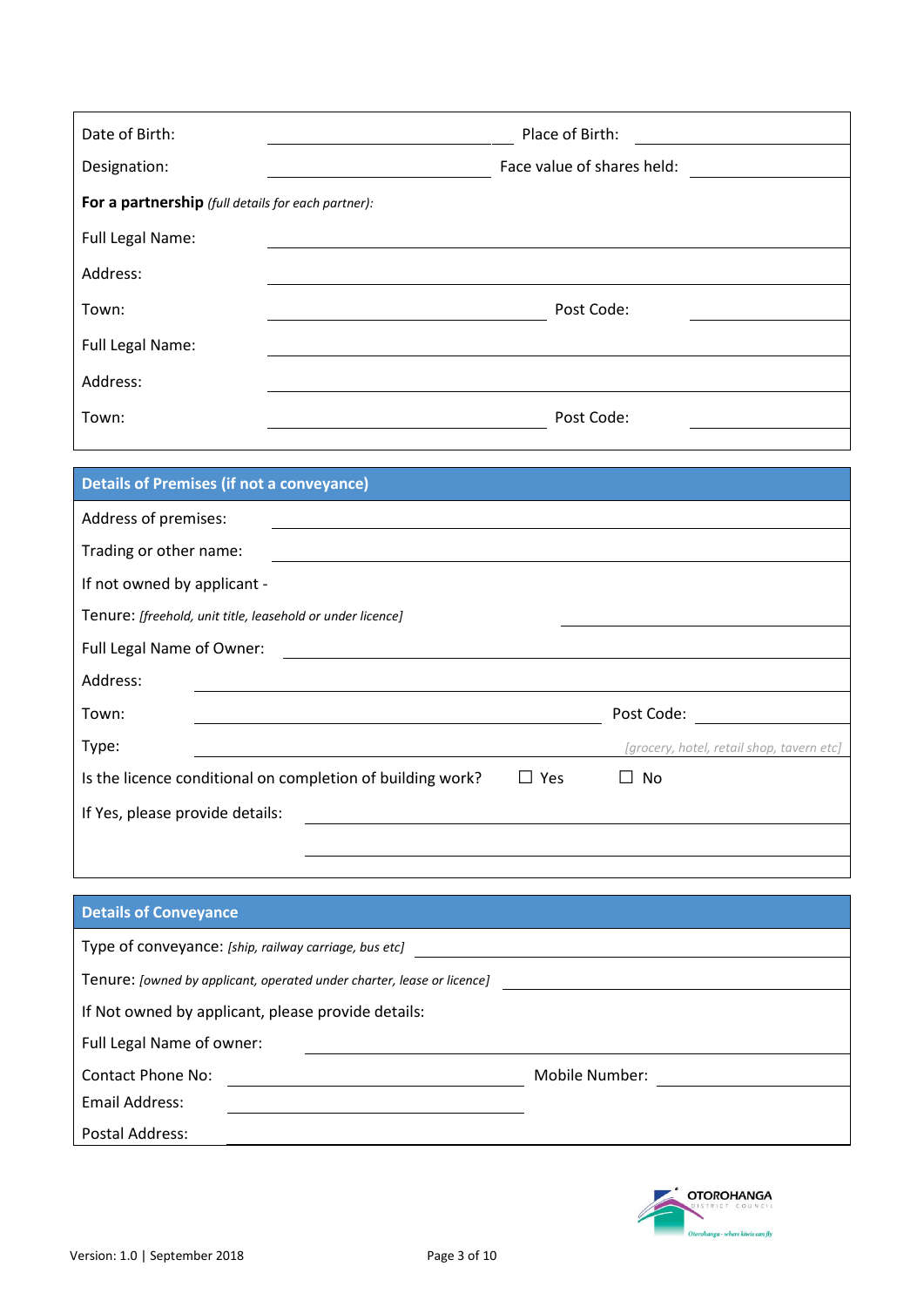| Town:                                                      | Post Code:                       |  |
|------------------------------------------------------------|----------------------------------|--|
| Registration Number (if any):                              |                                  |  |
| Address of home base (if any):                             |                                  |  |
| Any name used or proposed for conveyance:                  |                                  |  |
| Is the licence conditional on completion of building work? | Yes<br>N <sub>0</sub><br>$\perp$ |  |
| If Yes, please provide details:                            |                                  |  |
|                                                            |                                  |  |

## **Variation**

| If applying for a renewal of an existing licence, do you wish to vary any conditions? | $\Box$ Yes | $\Box$ No |
|---------------------------------------------------------------------------------------|------------|-----------|
| If Yes, what condition(s)?                                                            |            |           |
|                                                                                       |            |           |

\_\_\_\_\_\_\_\_\_\_\_\_\_\_\_\_\_\_\_\_\_\_\_\_\_\_\_\_\_\_\_\_\_\_\_\_\_\_\_\_\_\_\_\_\_\_\_\_\_\_\_\_\_\_\_\_\_\_\_\_\_\_\_\_\_\_\_\_\_\_\_\_\_\_\_\_\_\_\_\_\_\_\_\_\_\_

| Details of Managers (complete for each manager or proposed manager)                                                                                                                                                            |                     |  |
|--------------------------------------------------------------------------------------------------------------------------------------------------------------------------------------------------------------------------------|---------------------|--|
| Full Legal Name:                                                                                                                                                                                                               |                     |  |
| Managers Certificate No:                                                                                                                                                                                                       | <b>Expiry Date:</b> |  |
| Full Legal Name:                                                                                                                                                                                                               | Certificate No:     |  |
| Managers Certificate No:                                                                                                                                                                                                       | <b>Expiry Date:</b> |  |
| Full Legal Name:                                                                                                                                                                                                               | Certificate No:     |  |
| Managers Certificate No:                                                                                                                                                                                                       | <b>Expiry Date:</b> |  |
|                                                                                                                                                                                                                                |                     |  |
| <b>Business Details</b>                                                                                                                                                                                                        |                     |  |
| Is the sale of alcohol intended to be the principal purpose of business?<br>$\Box$ Yes<br>No                                                                                                                                   |                     |  |
| If No, what is the intended principal purpose of the club?                                                                                                                                                                     |                     |  |
| Are you engaged or are intending to engage in the sale or supply of any goods other than alcohol and food,<br>or in the provision of any services other than those directly related to the sale or supply of alcohol and food? |                     |  |
| $\Box$ Yes<br>$\Box$ No                                                                                                                                                                                                        |                     |  |
| If Yes, what is the nature of the other goods and services?                                                                                                                                                                    |                     |  |
| Days and hours proposed for sale of alcohol:                                                                                                                                                                                   |                     |  |

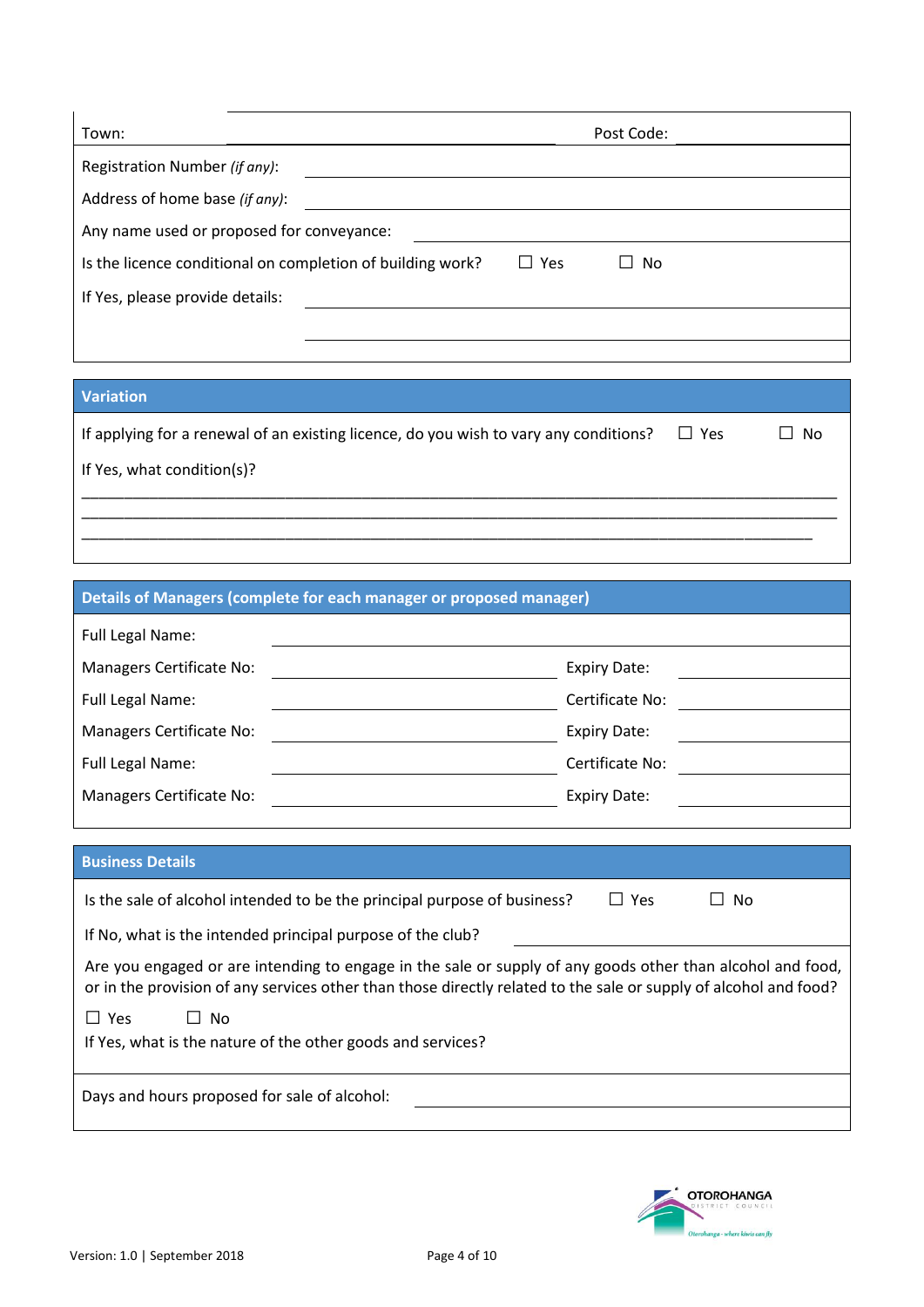| <b>Conditions</b> |  |
|-------------------|--|
|                   |  |

Experience and training of applicant:

What steps are to be taken to prevent the sale and supply of alcohol to prohibited people?

What other steps does the applicant propose to promote the responsible consumption of alcohol?

What other systems (including training) and staff are in place (or to be in place) for compliance with the Act?

**Attachments (premises that are not a conveyance)**

- □ Copy of planning consent.
- □ Copies of all relevant building certificates consents.
- $\Box$  Where it must be determined whether the premises are grocery store, the statement of annual sales revenue required by regulation 12 or 13 (as the case requires) of the Sale and Supply of Alcohol Regulations 2013.
- □ Floor plan showing any proposed permitted area for the display and promotion of alcohol, and any proposed sub-areas.

□ For body corporate applicant, copy of certificate of incorporation (or equivalent document).

**Attachments (conveyance)**

- □ Floor plan showing each area to be designated as a supervised area or restricted area, and indicting whether supervised or restricted area.
- □ For body corporate applicant, copy of certificate of incorporation (or equivalent document).

#### **Further details where applicant is a company**

| the company:                | Full details of each person who holds 20% or more of the shares, or of any particular class of shares, issued by |  |
|-----------------------------|------------------------------------------------------------------------------------------------------------------|--|
| Full Legal Name:            |                                                                                                                  |  |
| <b>Residential Address:</b> |                                                                                                                  |  |
| Town:                       | Post Code:                                                                                                       |  |
| Date of Birth:              | Place of Birth:                                                                                                  |  |
| Designation                 |                                                                                                                  |  |
| Full Legal Name:            |                                                                                                                  |  |
| <b>Residential Address:</b> |                                                                                                                  |  |
| Town:                       | Post Code:                                                                                                       |  |
| Date of Birth:              | Place of Birth:                                                                                                  |  |
| Designation                 |                                                                                                                  |  |
| Full Legal Name:            |                                                                                                                  |  |
|                             | $\sim$ OTOROHANGA                                                                                                |  |

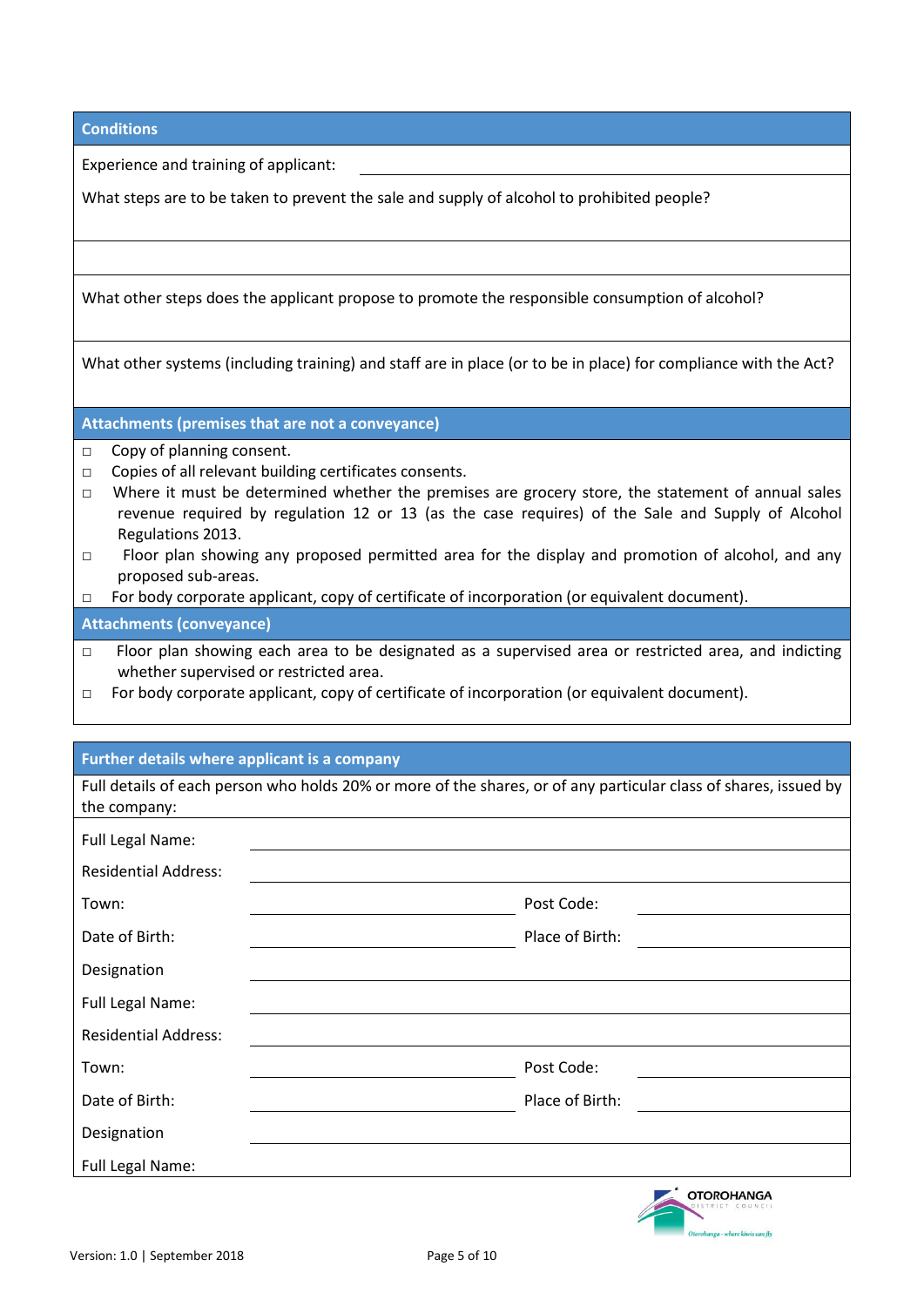| <b>Residential Address:</b> |                 |
|-----------------------------|-----------------|
| Town:                       | Post Code:      |
| Date of Birth:              | Place of Birth: |
| Designation                 |                 |

# **Further details where applicant is a partnership** Full details of each partner as follows: Full Legal Name: Residential Address: Town: Post Code: Signature: Date: Date: Date: Date: Date: Date: Date: Date: Date: Date: Date: Date: Date: Date: Date: Date: Date: Date: Date: Date: Date: Date: Date: Date: Date: Date: Date: Date: Date: Date: Date: Date: Date: Date: Date: D Date of Birth: Place of Birth: Full Legal Name: Residential Address: Town: Post Code: Date of Birth: Place of Birth: Signature: Date: Date: Date: Date: Date: Date: Date: Date: Date: Date: Date: Date: Date: Date: Date: Date: Date:  $\sim$  Date:  $\sim$  0.075  $\mu$ Full Legal Name: Residential Address: Town: Town: Post Code: Date of Birth: Place of Birth: Signature: Date:

| Dated at:               | Date: |  |
|-------------------------|-------|--|
| Signature of applicant: |       |  |
|                         |       |  |

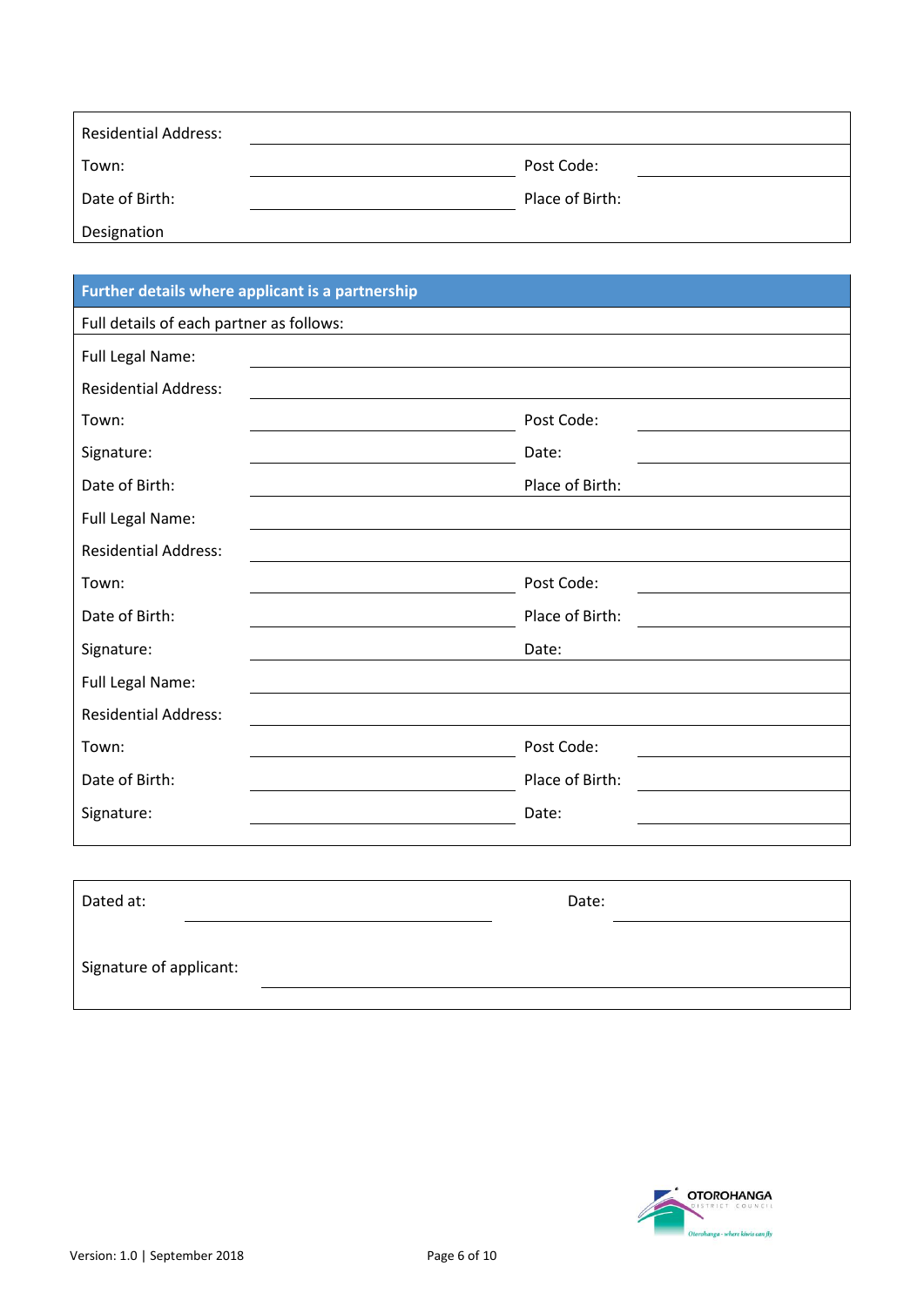#### **Notes:**

- 1 This application must be accompanied by the prescribed fee.
- 2 Within 20 working days after filing this application with the District Licensing Committee (or 10 working days if it is an application for renewal), the applicant must give public notice of it in form 7. The notice must be given in compliance with regulation 36, 37 or 38 of the Sale and Supply of Alcohol Regulations 2013 (whichever applies to this application).
- 3 Except in the case of a conveyance, within 10 working days after filing this application with the District Licensing Committee, the applicant must ensure that notice of this application in form 7 is attached in a conspicuous place on or adjacent to the site to which this application relates (unless the Secretary of the District Licensing Committee agrees that it is impracticable or unreasonable to do so).

#### **Documents required to accompany new applications:**

- 1 Company Incorporation Certificates
- 2 Statement of Annual Sales Figures
- 3 A photograph of the exterior of the premises
- 4 A map or a copy of a map or a portion of a map showing the location of the premises
- 5 A scale plan showing:
	- Those parts of the premises that are to be used for the sale and supply of liquor
	- Those parts of the premises that the applicant intends should designated as restricted areas or as supervised areas
	- Each entrance to the premises that the applicant intends should be designated as a principal entrance
- 6 A written statement from the owner to the effect that the owner has no objection to the grant of the licence
- 7 A certificate by Otorohanga District Council that the proposed use of the premises meets the requirements of the Resource Management Act 1991 and of the Building Code –see attached application form
- 8 Fire Evacuation Statement

#### **Documents required to accompany renewal applications:**

- 1 Statement of Annual Sales Figures
- 2 Fire Evacuation Statement

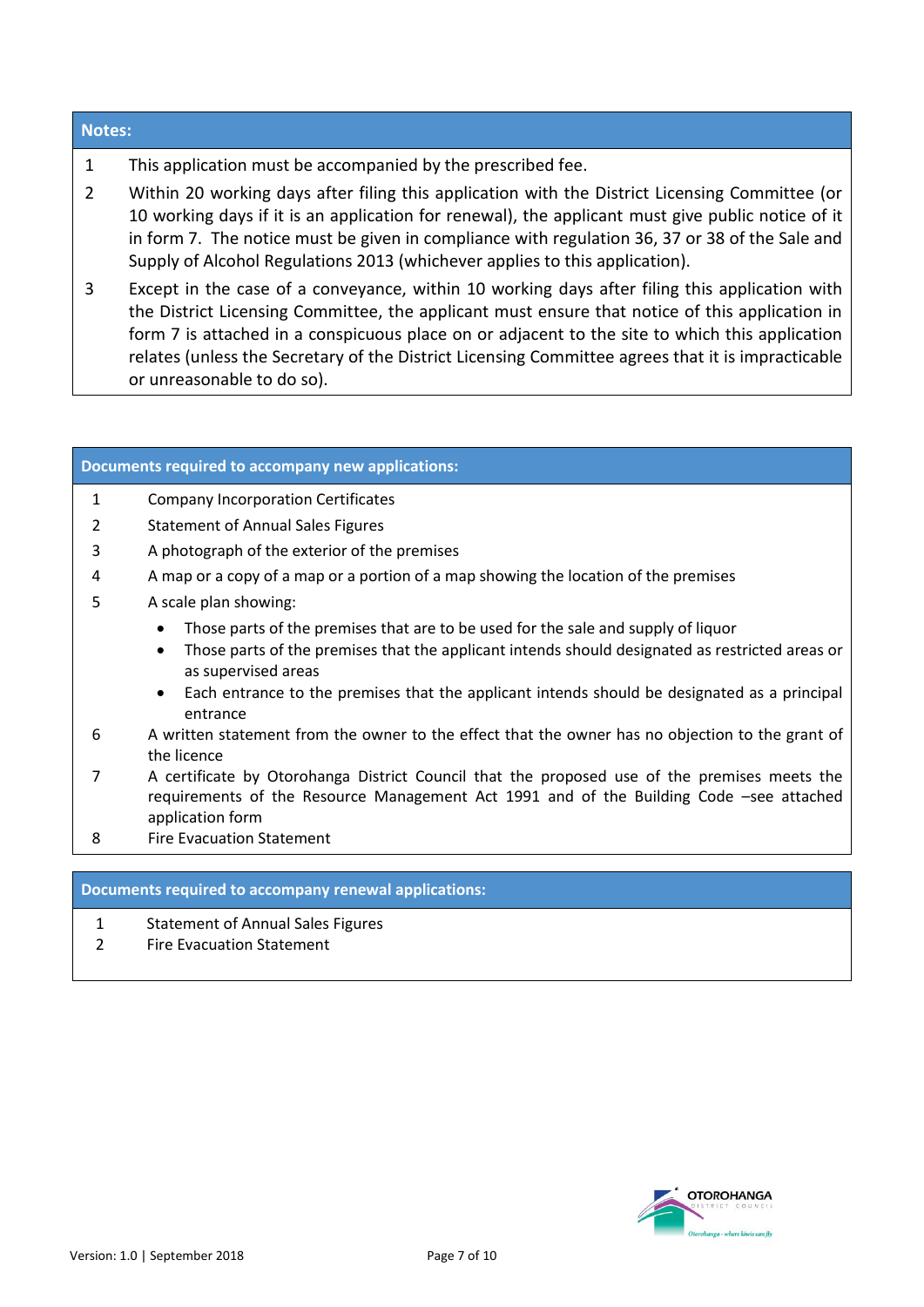#### **Form 7**

# *Section 101, Sale and Supply of Alcohol Act 2012* **Public Notice**

**of application for on-licence, off-licence, or club licence (or application for variation of conditions of on-licence, off-licence, or club licence) (Please circle relevant application)**

**(***Full name, address and occupation of applicant)* **has made application to the District Licensing Committee** 

**At ………………………………………………………………. For the grant ( or renewal or variation of conditions) of a (***specify type of licence) ……..…………………………………………………………………….* **in respect of the premises situated at……. ………………………………………………………………………….**

**(***or specify type of conveyance)* **travelling between …..……………………………………………………….**

**And ……………………………………………………………..… Known as ……….………………………………………..**

**The general nature of the business conducted ( or to be conducted) under the licence is:**

**…………….……………………………………………………………………………………………………………………………** *(e.g. hotel, tavern, restaurant, entertainment, night club)*

**The days on which and the hours during which the liquor is (or intended to be ) sold under the licence are:**

**…………………………………………………………………………………………………………………………………………… ……………………………………………………………………………………………………………………………………………**

**The application may be inspected during ordinary office hours at the office of the Otorohanga District Council, District Licensing Committee, Maniapoto Street, Otorohanga.**

**Any person who is entitled to object and who wishes to object to the issue of the licence may, not later than 15 working days after the date of the publication of this notice, file a notice in writing of the objection with the Secretary of the District Licensing Committee at Otorohanga District Council, PO Box 11, Otorohanga 3940**

**No objection to the issue of a licence may be made in relation to a matter other than a matter specified in section 105(1) of the Sale and Supply of Alcohol Act 2012.**

**No objection to the renewal of a licence may be made in relation to a matter other than a matter specified in section 131 of the Sale and Supply of Alcohol Act 2012.**

**(***In case of publication in newspaper(s)***) This is the [state whether first, second, or only] publication of this notice.**

**(***In case of second publication in newspaper(s)***) This notice was first published on [***state date***].**

06666764

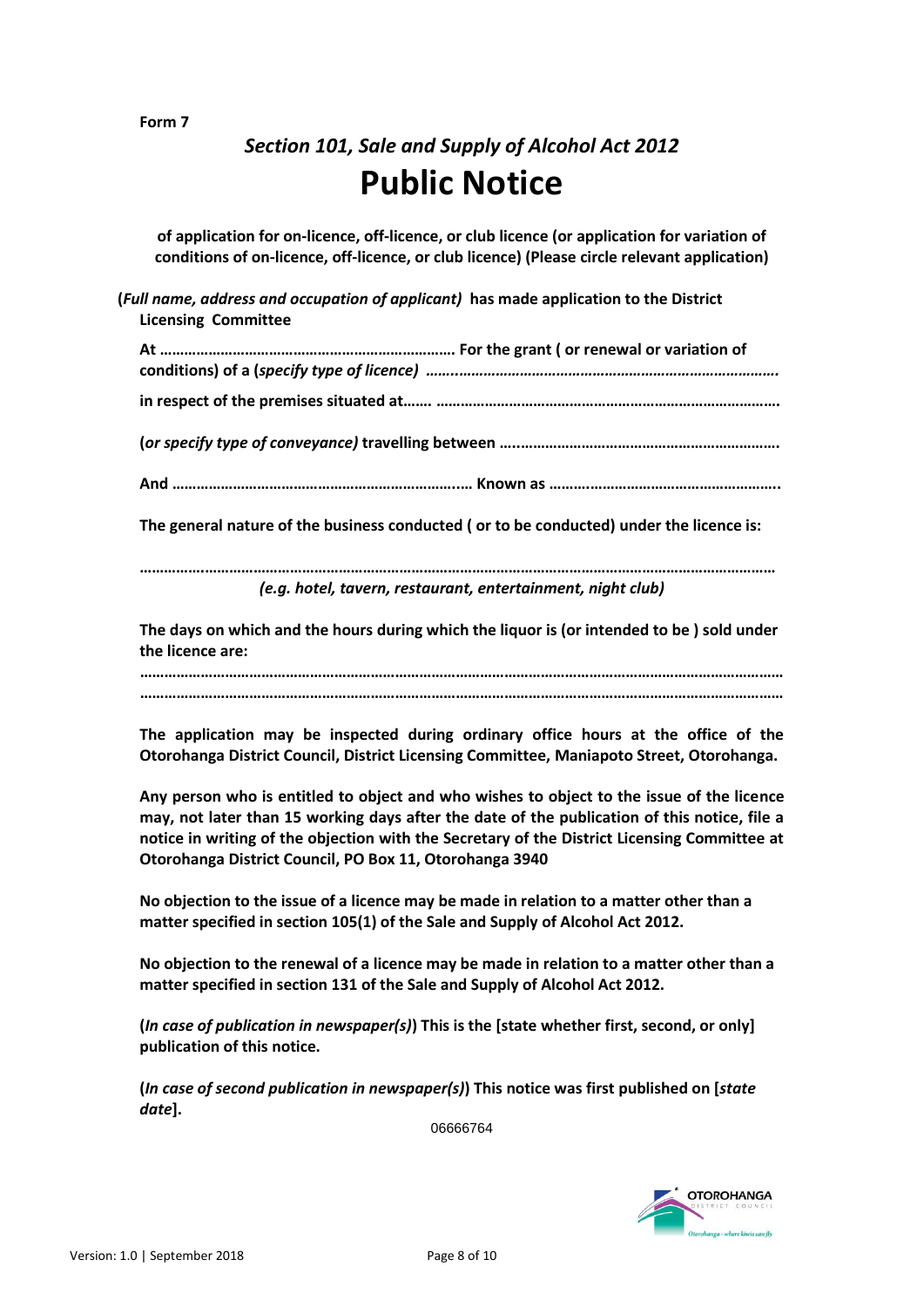

# **APPLICATION FOR LOCAL AUTHORITY CERTIFICATE WITH REGARD TO BUILDING ACT 2004 AND THE RESOURCE MANAGEMENT ACT 1991**

## For the purposes of Section 100 (f) Sale and Supply of Alcohol Act 2012

Date Received **Application Number** Application Number

# **BUILDING**

| <b>STREET ADDRESS</b> __________________________                                                                                                  | <b>LEGAL DESCRIPTION</b><br>VALUATION NUMBER ___________________________ |                                                        |  |  |
|---------------------------------------------------------------------------------------------------------------------------------------------------|--------------------------------------------------------------------------|--------------------------------------------------------|--|--|
| <b>TRADE NAME</b>                                                                                                                                 |                                                                          |                                                        |  |  |
|                                                                                                                                                   |                                                                          | <b>SECTION ______________BLOCK____________________</b> |  |  |
|                                                                                                                                                   |                                                                          | <b>SURVEY DISTRICT</b> _____________________________   |  |  |
| <b>COUNCIL CHARGES</b> The Council's total charges payable on the uplifting of a Local Authority<br>Certificate (Sale and Supply of Alcohol) are: |                                                                          |                                                        |  |  |
| Assessment on papers \$100.00                                                                                                                     |                                                                          |                                                        |  |  |
| Assessment with site inspection \$195.00 RECEIPT NUMBER                                                                                           |                                                                          |                                                        |  |  |
|                                                                                                                                                   |                                                                          |                                                        |  |  |
| <b>Full Name</b>                                                                                                                                  |                                                                          |                                                        |  |  |
| <b>Postal Address</b>                                                                                                                             |                                                                          |                                                        |  |  |
| <b>TOWN/CITY</b>                                                                                                                                  | <b>POST CODE</b>                                                         | <b>TELEPHONE</b>                                       |  |  |

## **SIGNED BY OR FOR ON BEHALF OF THE OWNER**

*Signature* Print Name

**DATE\_\_\_\_\_\_\_\_\_\_\_\_\_\_\_\_\_\_\_\_\_\_\_\_\_\_\_\_\_\_**